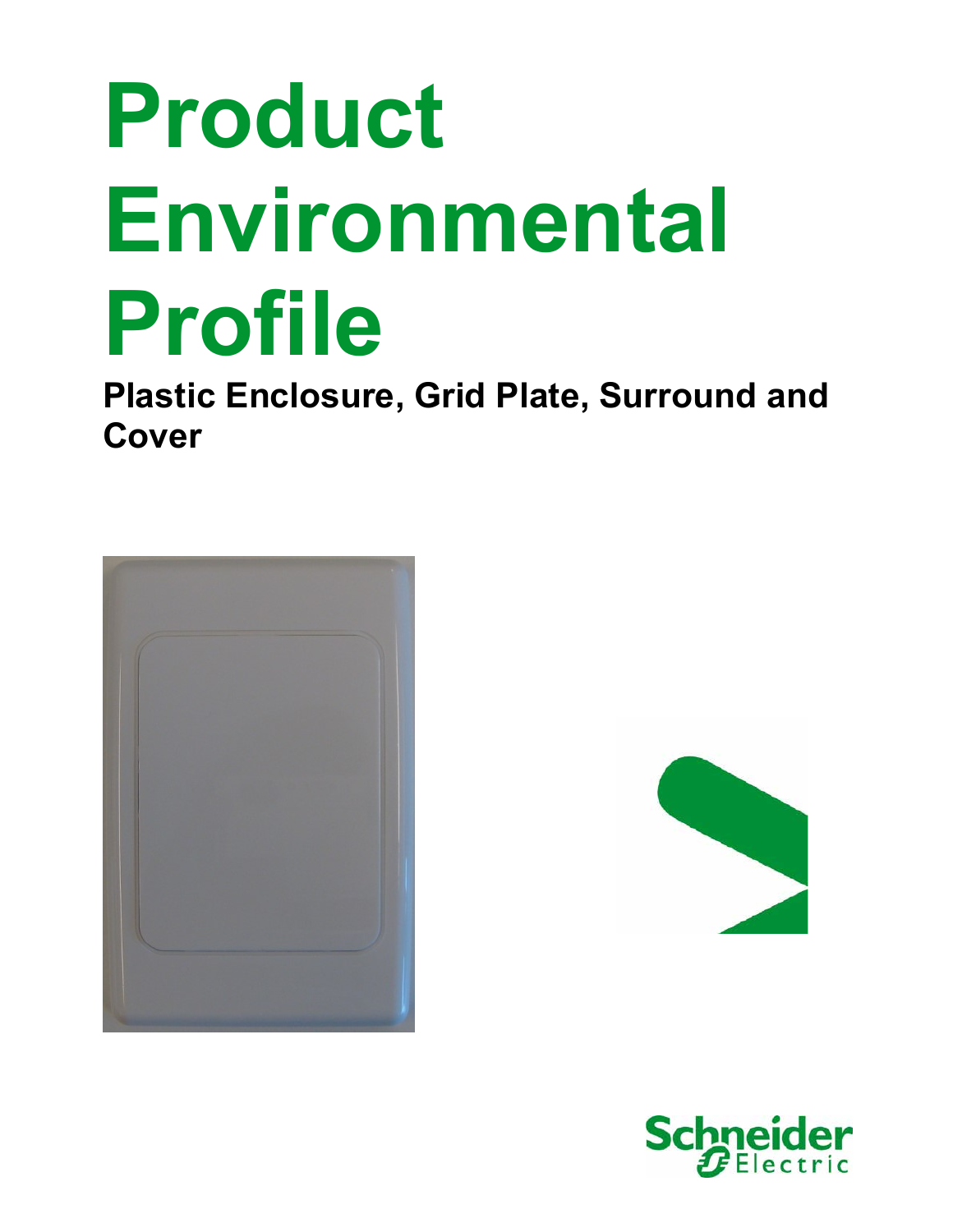#### Product Environmental Profile - PEP

#### Product overview

The main purpose of the Plastic Enclosure, Grid Plate, Surround and Cover is to cover and support electric equipment.

This range consists of: plastic enclosure, grid plate, surround and cover of A series - 2000, C2000, ECLIPSAL, P2000, SATURN 40, SLIMLINE, STANDARD, INDUS.

The representative product used for the analysis is 2031VX-WE; GRID BLANK & SURROUND. The environmental impacts of this referenced product are representative of the impacts of the other products of the range which are developed with a similar technology.

The environmental analysis was performed in conformity with ISO 14040.

### Constituent materials

The mass of the product range is from 20 g and 7460 g including packaging. It is 46 g for the 2031VX-WE; GRID BALNK & SURROUND. The constituent materials are distributed as follows:



#### Substance assessment

Products of this range are designed in conformity with the requirements of the RoHS directive (European Directive 2002/95/EC of 27 January 2003) and do not contain, or only contain in the authorised proportions, lead, mercury, cadmium, hexavalent chromium or flame retardants (polybrominated biphenyls - PBB, polybrominated diphenyl ethers - PBDE) as mentioned in the Directive

# Manufacturing

The Plastic Enclosure, Grid Plate, Surround and Cover product range is manufactured at a Schneider Electric production site on which an ISO14001 certified environmental management system has been established.

# **Distribution**

The weight and volume of the packaging have been optimized, based on the European Union's packaging directive. The Plastic Enclosure, Grid Plate, Surround and Cover packaging weight is 1.44 g. It consists of 1.44g PE Polyethylene.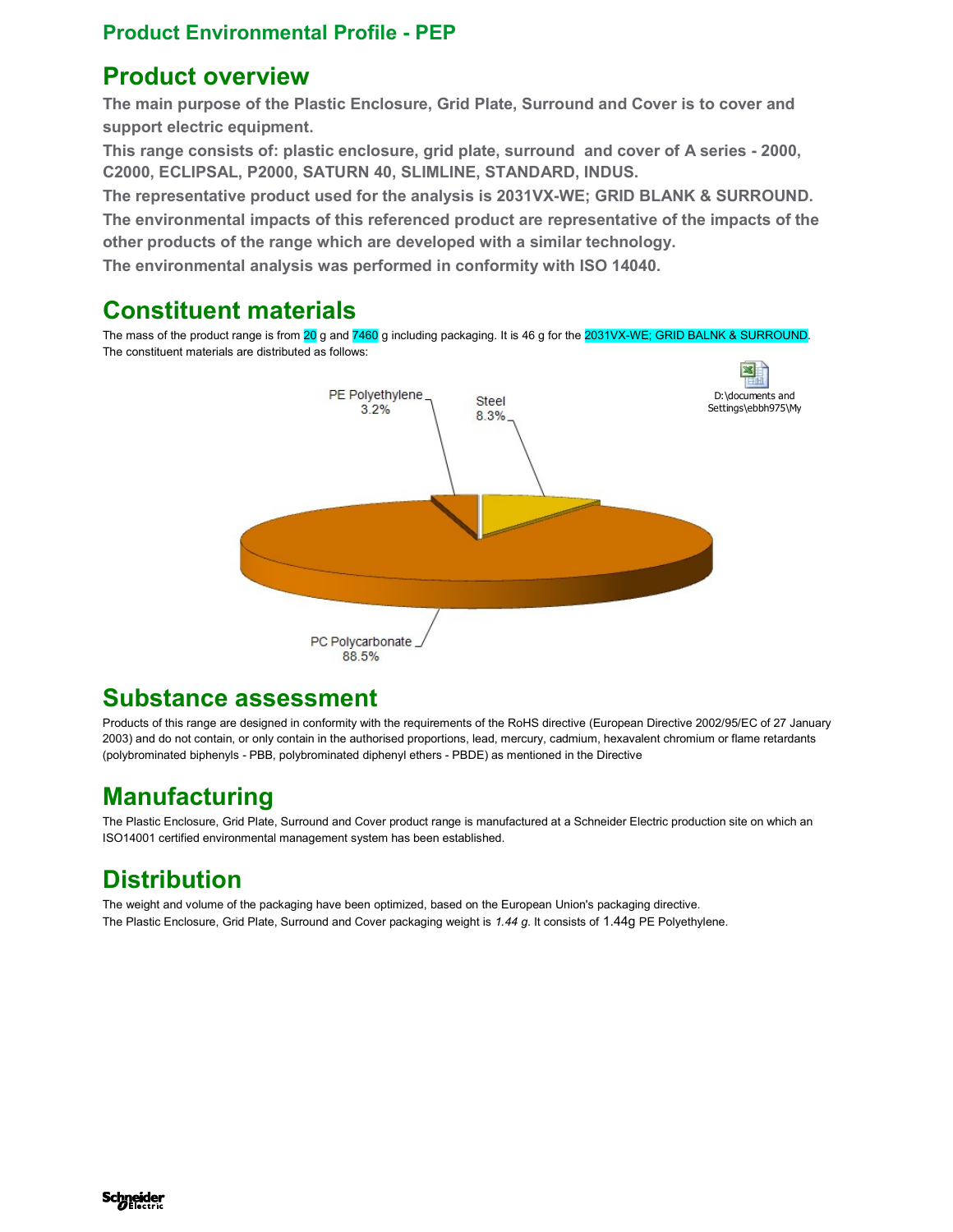#### Product Environmental Profile - PEP

#### Use

The products of the Plastic Enclosure, Grid Plate, Surround and Cover range do not generate environmental pollution (noise, emissions) requiring special precautionary measures in standard use.

The product range does not require special maintenance operations.

# End of life

At end of life, the products in the Plastic Enclosure, Grid Plate, Surround and Cover have been optimized to decrease the amount of waste and allow recovery of the product components and materials.

This product range doesn't need any special end-of-life treatment. According to countries' practices this product can enter the usual end-of-life treatment process.

The recyclability potential of the products has been evaluated using the "ECO DEEE recyclability and recoverability calculation method" (version V1, 20 Sep. 2008 presented to the French Agency for Environment and Energy Management: ADEME).

According to this method, the potential recyclability ratio is: 11%.

As described in the recyclability calculation method this ratio includes only metals and plastics which have proven industrial recycling processes.

# Environmental impacts

Life cycle assessment has been performed on the following life cycle phases: Materials and Manufacturing (M), Distribution (D), Installation (I) Use (U), and End of life (E).

Modeling hypothesis and method:

- the calculation was performed on the 2031VX-WE; GRID BALNK & SURROUND

- product packaging: is included
- installation components: no special components included.
- scenario for the Use phase: this product range is included in the category 3, Enclosure and Envelope: assumed service life is 20.
- the geographical representative area for the assessment is Australia.
- End of life impacts are based on a worst case transport distance to the recycling plant (1000km)

#### Presentation of the product environmental impacts

| <b>Environmental indicators</b>     | <b>Unit</b>          | 2031VX-WE; GRID BALNK & SURROUND |              |              |              |              |              |
|-------------------------------------|----------------------|----------------------------------|--------------|--------------|--------------|--------------|--------------|
|                                     |                      | $S = M + D$<br>$+1+U+E$          | M            | D            |              | U            | E            |
| <b>Raw Material Depletion</b>       | $Y-1$                | 3.84E-17                         | 3.82E-17     | 7.82E-20     | $0.00E + 00$ | $0.00E + 00$ | 9.29E-20     |
| <b>Energy Depletion</b>             | MJ                   | 8.83E+00                         | $8.71E + 00$ | 5.73E-02     | $0.00E + 00$ | $0.00E + 00$ | 6.81E-02     |
| <b>Water depletion</b>              | dm <sup>3</sup>      | $2.00E + 00$                     | $1.99E + 00$ | 5.44E-03     | $0.00E + 00$ | $0.00E + 00$ | 6.47E-03     |
| <b>Global Warming</b>               | $g_{\approx}CO_2$    | 5.69E+02                         | $5.59E + 02$ | 4.54E+00     | $0.00E + 00$ | $0.00E + 00$ | $5.39E + 00$ |
| <b>Ozone Depletion</b>              | $g_{\approx}$ CFC-11 | 5.06E-05                         | 4.36E-05     | $3.21E-06$   | $0.00E + 00$ | $0.00E + 00$ | 3.81E-06     |
| <b>Air Toxicity</b>                 | m <sup>3</sup>       | 1.06E+05                         | $1.04E + 05$ | $8.55E + 02$ | $0.00E + 00$ | $0.00E + 00$ | $1.02E + 03$ |
| <b>Photochemical Ozone Creation</b> | $g_{\approx}C_2H_4$  | 2.03E-01                         | 1.94E-01     | 3.88E-03     | $0.00E + 00$ | $0.00E + 00$ | 4.61E-03     |
| Air acidification                   | g≈H <sup>+</sup>     | 8.05E-02                         | 7.93E-02     | 5.79E-04     | $0.00E + 00$ | $0.00E + 00$ | 6.87E-04     |
| <b>Water Toxicity</b>               | dm <sup>3</sup>      | 2.87E+02                         | $2.85E + 02$ | 5.68E-01     | $0.00E + 00$ | $0.00E + 00$ | 6.74E-01     |
| <b>Water Eutrophication</b>         | $g \approx PO_4$     | 6.66E-02                         | 6.64E-02     | 7.55E-05     | $0.00E + 00$ | $0.00E + 00$ | 8.96E-05     |
| Hazardous waste production          | kg                   | 5.28E-03                         | 5.28E-03     | 1.69E-06     | $0.00E + 00$ | $0.00E + 00$ | 2.01E-06     |

Life cycle assessment has been performed with the EIME software (Environmental Impact and Management Explorer), version 4, and with its database version 11.

The Manufacturing phase is the life cycle phase which has the greatest impact on the majority of environmental indicators.

According to this environmental analysis, proportionality rules may be used to evaluate the impacts of other products of this range: Depending on the impact analysis, the environmental indicators of other products in this family may be proportional extrapolated by mass of the product.

## System approach

As the products of the range are designed in accordance with the RoHS Directive (European Directive 2002/95/EC of 27 January 2003), they can be incorporated without any restriction in an assembly or an installation subject to this Directive.

Please note that the values given above are only valid within the context specified and cannot be used directly to draw up the environmental assessment of an installation.